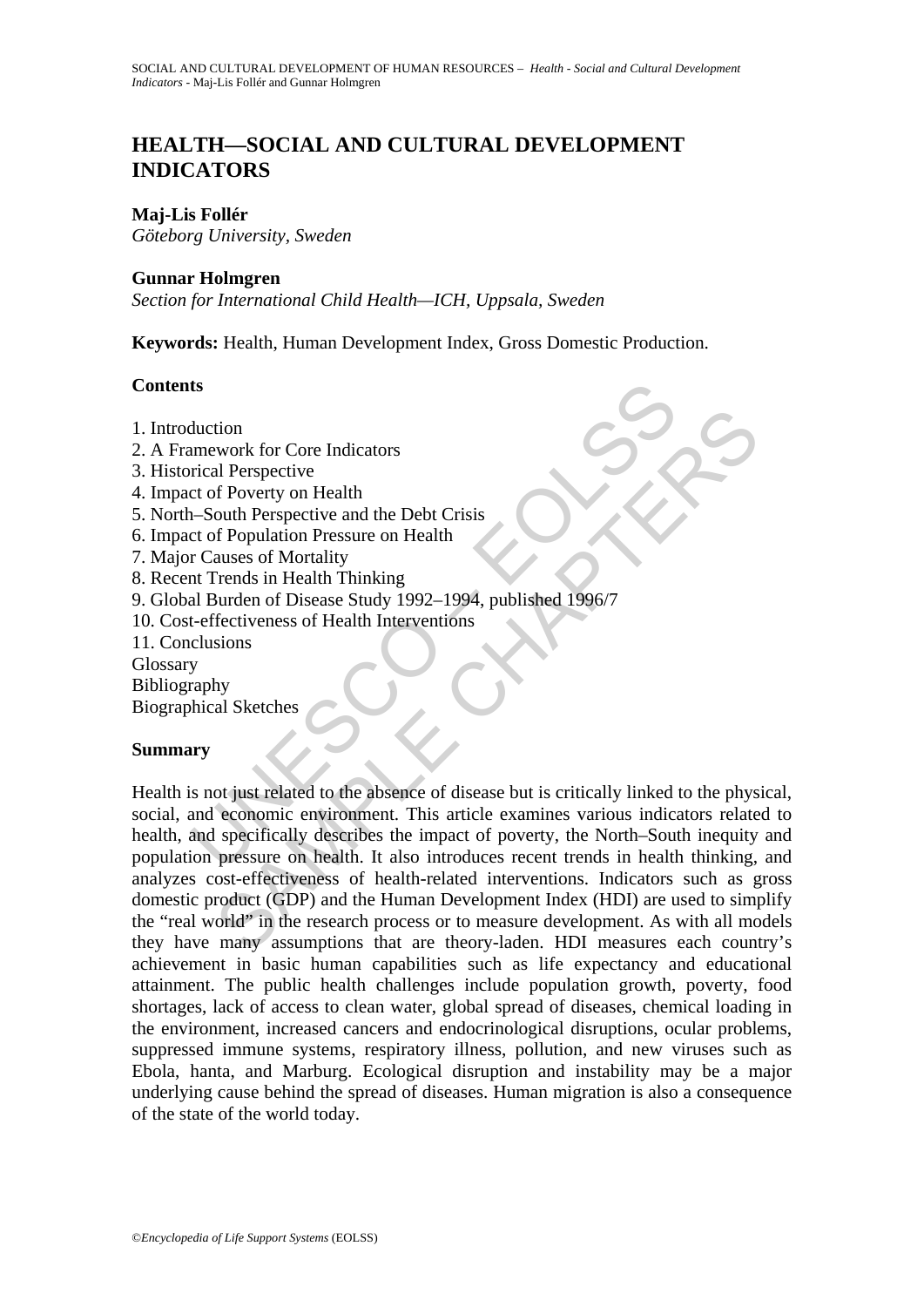# **1. Introduction**

Human health in this article is related to quality of life, implying a cultural and social definition rather than a strictly medical one. It is part of an interaction between human beings and the environment including other human beings as well as the built and natural environment. In this meaning, health is contextualized and put into a wider framework which will be defined and unfolded. The resolution from the World Health Organization that asserts that health is not just related to the absence of disease but is critically linked to the physical, social, and economic environment is one step in this direction.

main incalar-ecosyster relationship with the stuctured and the f departure from the content of Agenda 21. The chapters of this "indicators". These "indicators" have cultural, socioeconomic, ons. For the purpose of this ar dictators". These "indicators" have cultural, socioeconomic, and ecology<br>
SER TO the purpose of this article they are structured as suggested by R<br>
SP7:73,-74, Table IX). As in all methods one has to weigh the pros and cor The "human health–ecosystem relationship" will be structured and discussed with a point of departure from the content of Agenda 21. The chapters of this document are used as "indicators". These "indicators" have cultural, socioeconomic, and ecological dimensions. For the purpose of this article they are structured as suggested by R. A. Hodge (1997:73,-74, Table IX). As in all methods one has to weigh the pros and cons of such an interdisciplinary approach. One of the difficulties with a broad interdisciplinary perspective is that it easily becomes too fuzzy and difficult to operationalize. The selection of indicators is crucial and can always be questioned. In the case of Agenda 21 it is a political document elaborated after the Earth Summit conference in 1992 as one of the official documents. What are called "indicators" are in some way a check-list for a sustainable development for the Earth's essential life support systems.

There are various ways in the literature of using indicators. The field has its own journal called *Social Indicators Research. An international and interdisciplinary journal for quality-of-life measurement*. It deals with research relating to the measurement of all aspects of the quality of life including empirical, philosophical, and methodological.

The main quality-of-life criterion for classifying the countries of the world is the Human Development Index (HDI). These are introduced in the *Human Development Report*, published annually by the United Nations Development Program (UNDP). The HDI is an average for each country and measures the average achievement of a country in basic human capabilities. The following indicators are included:

- life expectancy
- educational attainment
- income indicators

These are what can be called policy studies applied on a national and international level by comparing different countries by using indicators such as the above mentioned including gross domestic product (GDP) per capita, calorie intake, and hereby describing the state of human resource development across the nations of the world. Using these indicators central concepts such as quality of life or livelihood or poverty are compared between countries. They are on a general and highly aggregated level and do not say too much about the health, wealth and poverty in a particular country or for the individual.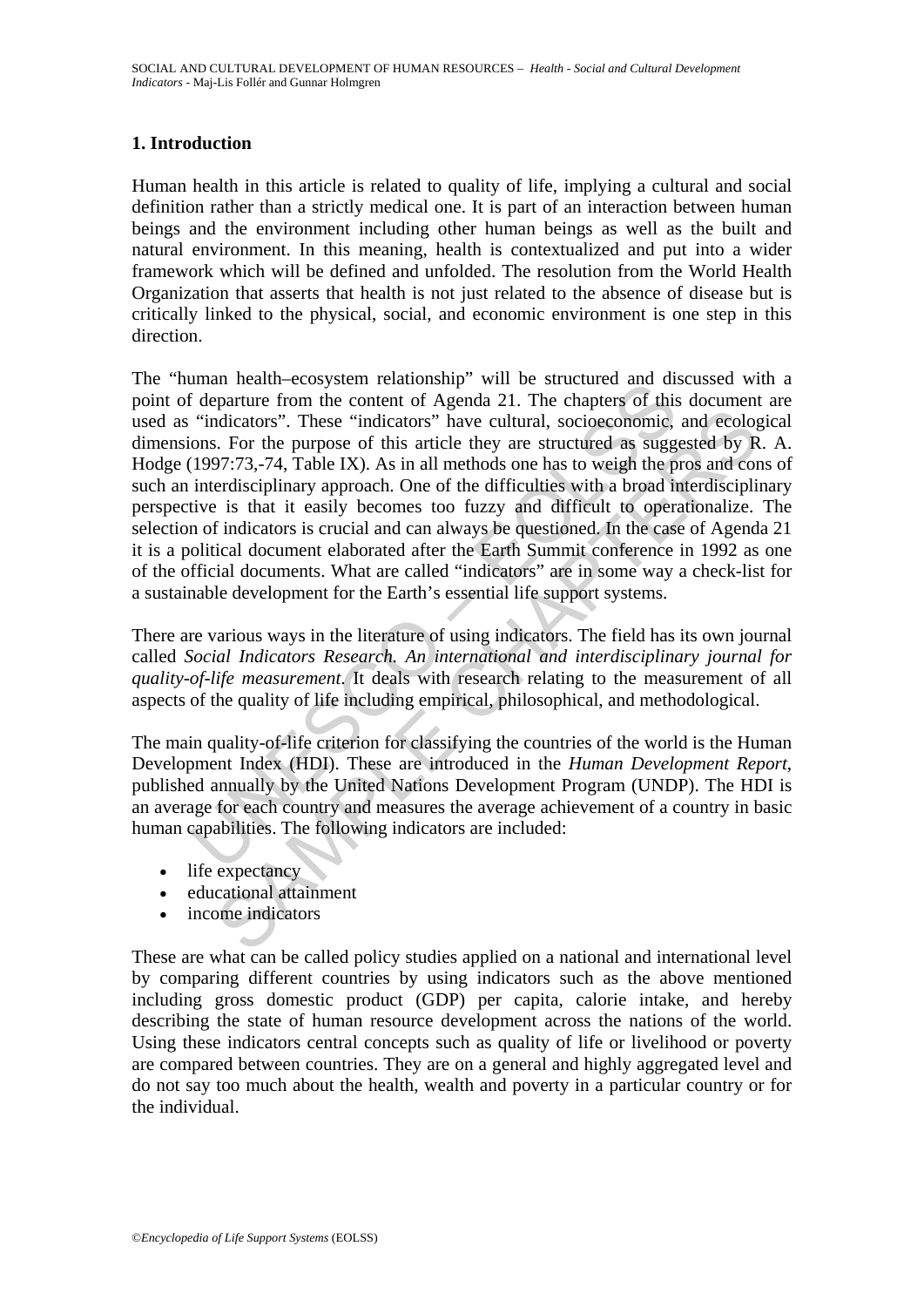On a micro level the definition of indicators is elaborated as a part of the data collection during anthropological and social science fieldwork or development projects. They are tools for problem solving within a method such as the logical framework approach, measuring fulfillment and changes at the micro level. The purpose of these indicators is to measure progress relating to interventions for social and economic change.

The distinctions between the macro- and micro-level indicators are not quite consistent since fieldwork and local studies often provide an important input to the selection of macro-level indicators. Likewise the micro-level studies always have to be contextualized including a historical and societal framework.

Indicators, like scientific models in general, are used to simplify the "real world" in the research process or to measure development. As with all models they have many assumptions that are theory-laden and not objective tools. One example is the use of GDP which gives economic signals in assessing societal progress. But if GDP is not linked with ecological and cultural aspects and set into a framework for a core of indicators, the indicator can signify unsustainable development.

# **2. A Framework for Core Indicators**

ISS, the scientif modes in general, are used to simpliny the reason<br>in process or to measure development. As with all models the<br>tions that are theory-laden and not objective tools. One example<br>hich gives economic signals is that are theory-laden and not objective tools. One example is the use that are theory-laden and not objective tools. One example is the use his pives economic signals in assessing societal progress. But if GDP is necolo From the perspective of an ecological anthropological framework, this article examines social and cultural indicators, ranging from individual to policy level, that can be used as tools for measuring health. An integrated assessment uses a combination of biophysical, socioeconomic, cultural, and human health considerations. With the publication of the report of the World Commission on Environment and Development, *Our Common Future* (WCED, 1987), international attention was brought to bear on how to monitor and assess progress within the context of sustainable development. Sustainability involves improving the present quality of human life in terms of socioeconomic, cultural, political, and environmental conditions for all human beings today and in the future. The WCED has not mentioned health as a special aspect of sustainable development, which must be seen as a limitation. Any activity that has a positive or negative impact on the local, regional or global ecosystem will also have an effect on the health of the individual, the community, or world society. But Agenda 21 does include human conditions including health and concern for the protection of nature. Even if a conceptual framework cannot deal comprehensively with everything, the cultural dimensions in Agenda 21 are, in our view, insufficiently articulated. From an anthropological perspective a special emphasis on the cultural and social aspects of health has to be recognized. One of the central contributions of anthropology to studies of health issues is the delineation of the complex ways in which people's cultural belief systems interact with other factors concerning rates of disease, the meaning of and responses to illness. Cultural factors are crucial to understanding all aspects of health and people's reaction when confronted by health care. By using the elements of Agenda 21, an interdisciplinary approach is applied to bridging existing disciplines and their specific conceptual approaches.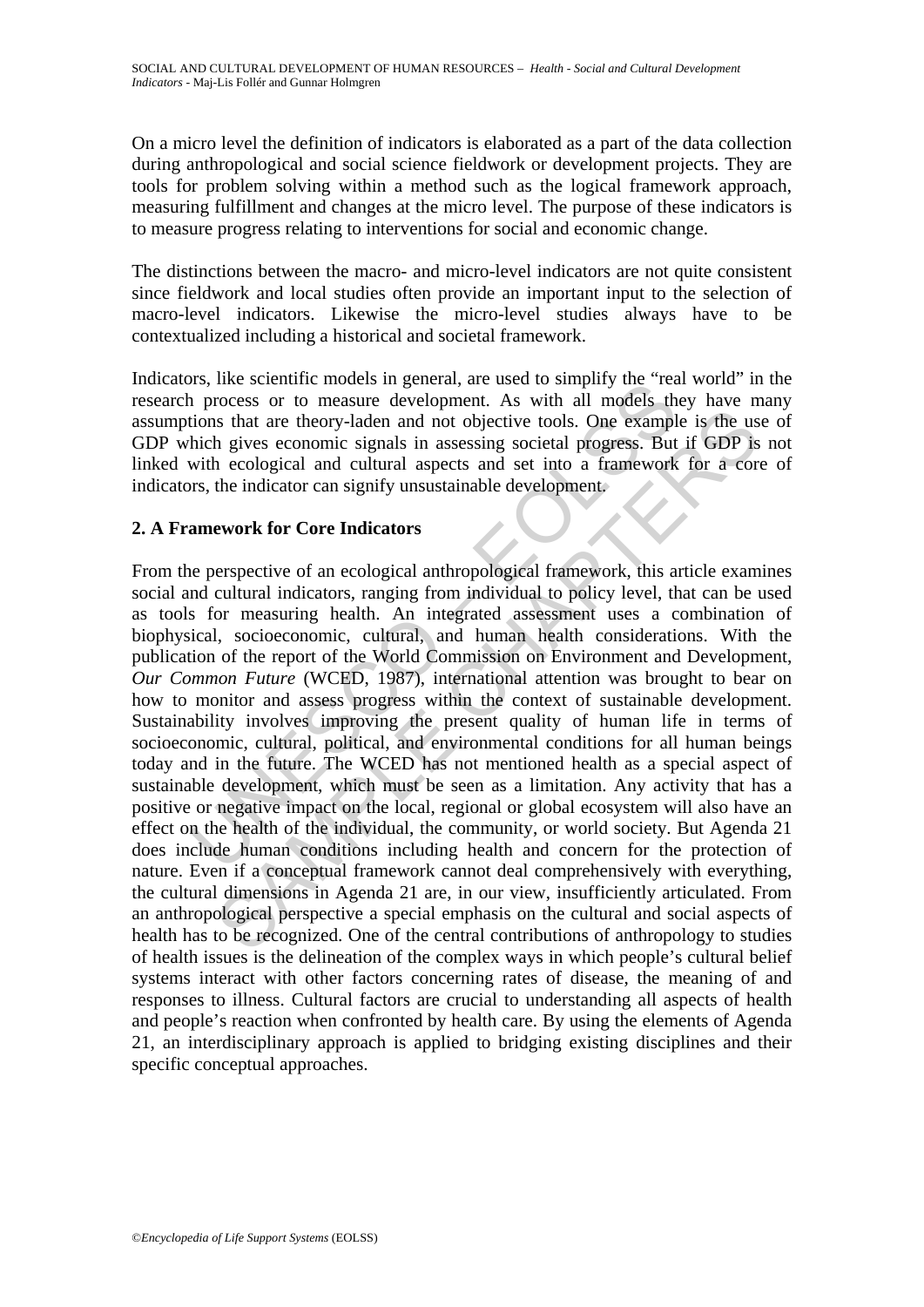### **3. Historical Perspective**

Incelariny. Write measure of ranger populations in trials of the contain<br>in gradium distances such as drought or war, increased. Dense point<br>incition of the transmission of infectious and parasitic diseases. The interface Early in history, the interface between human beings and the ecosystem relationships was governed by natural phenomena that dominated human activity. Man in his original state lived as a hunter-gatherer but with an almost unique capacity to adapt to large variations in environment and diet. When agriculture and animal husbandry were introduced profound changes appeared over a short period of time. Energy-rich foods were suddenly available on a large scale which permitted rapid increases in population. This occurred about 300 generations ago in western Asia and about 80 generations ago in the forests of Africa. With the advent of agriculture a change of lifestyle and use of the resource base occurred including a more sedentary way of life and an increase in the size of the family. With the advent of larger populations the risk of famine, especially following natural disasters such as drought or war, increased. Dense populations and a sedentary life in villages also mean an inadequate disposal of waste and an intensification of the transmission of infectious and parasitic diseases. The concept of stress at the interface between human beings and the ecosystem has been described as an indicator to show the influence of human activities on the well-being of the planet. The responses of groups to environmental stressful factors such as natural disasters, wars and epidemics have varied widely. One common response is by migration and another is that women's reproduction has decreased.

Up until the seventeenth century life was short and often unexpectedly ended by an accident or infectious disease. Median life expectancies ranged from 20 to 40 years. Although the poorest felt the greatest impact of infectious diseases all classes of society were affected. Endemic infections led to high infant mortality and populations remained relatively stable only by high birth rates offsetting the high death rates. Epidemic diseases such as plague and cholera would occasionally devastate whole communities but some constantly recurring epidemics such as smallpox and tuberculosis had an even greater overall impact.

life in villages also mean an inadequate disposal of waste and<br>in the invillages also mean an inadequate disposal of waste and<br>con of the transmission of infectious and parasitic diseases. The concept<br>inter interace betwee Beginning in the seventeenth century improved agriculture, especially in Europe, led to better nutrition enabling people to resist infection or survive illness better. In the nineteenth century improved hygiene and sanitation, safer food and water, and less overcrowding with improved housing reduced the transmission of many infectious diseases. The opening of the twentieth century was a watershed in the impact of medical practice on health. Knowledge of the specific etiology of infectious diseases beginning in the nineteenth century provided a scientific basis for prevention strategies and treatment. In the twentieth century continued environmental improvements and scientific advances, specifically the advent of immunization and antibiotics, provided additional ways to prevent transmission as well as treat the individual patient. The role of the health sector in improving global health must not be overstated since the main advances in health were related more to improvements in food, education, water and sanitation, housing, roads and the wider acceptance of democracy and gender awareness.

Globally the state of physical health in the world—using well-accepted "traditional" indicators such as life expectancy and child mortality—has improved more over the last 40 years than in all of previous human history. Average global life expectancy has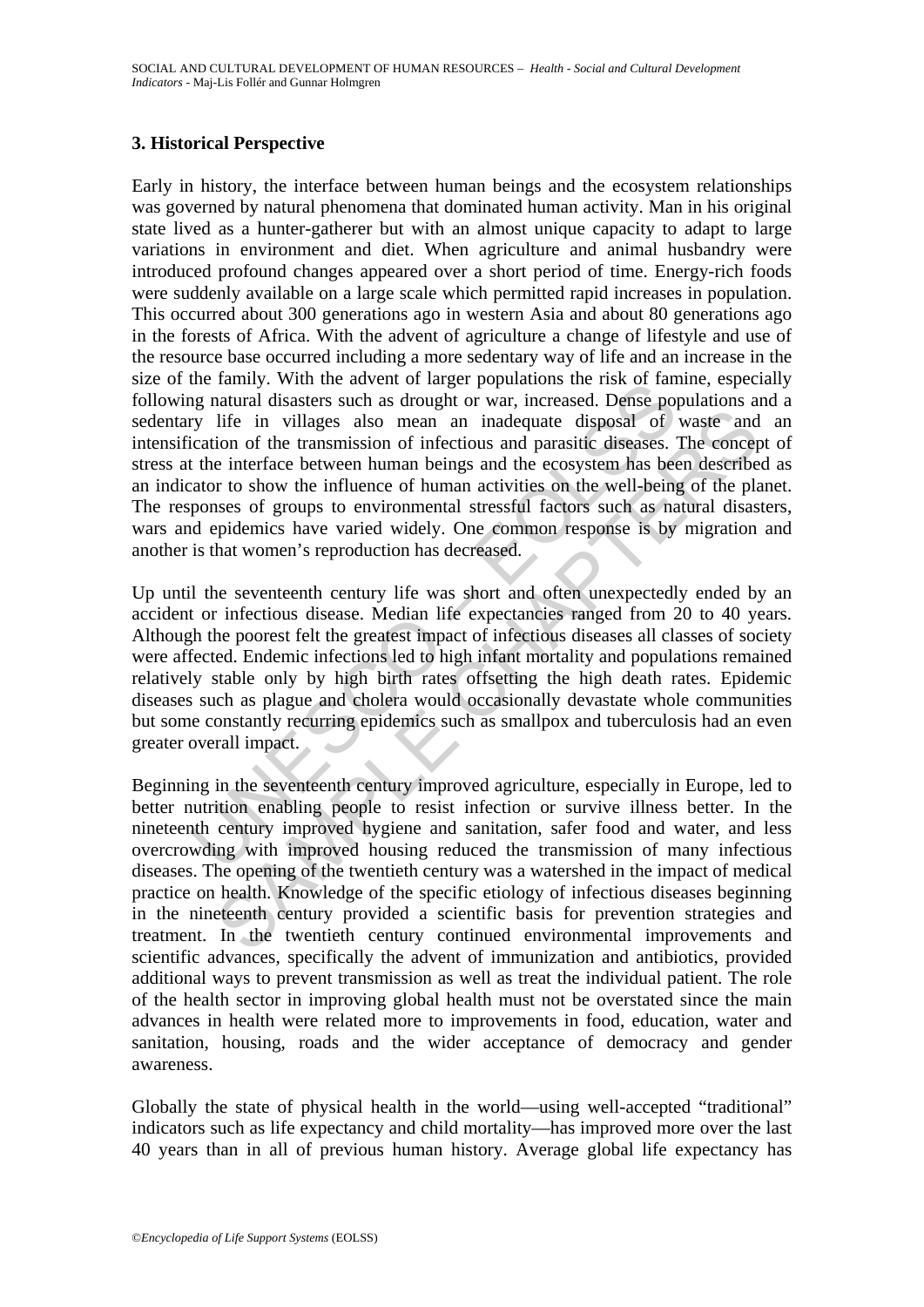increased from 40 years in 1950 to 62 years in 1990. Child death rates have fallen by two-thirds from around 300 to 100 per 1000 births. Smallpox, which killed 5 million people each year in 1950, has been eradicated. Polio, measles, malnutrition, micronutrient deficiencies, and diarrheal diseases are still killers in many poor countries and new infectious diseases are emerging.

Human population and technological capacity have grown dramatically, especially during the last hundred years. Which human activities that have dominated the human– ecosystem relationship are dependent on all the different socioeconomic, cultural, and ecological dimensions mentioned in Agenda 21 (see Table IX in Hodge 1997:73-74). Human activities that provide for human well-being while generating stresses that degrade and devastate the environment will be discussed.

By using a historic context of humankind and the ecosystem, development on a local, regional, and global level may be viewed from some kind of time horizon. Human beings have a short-term and ecosystems short- and long-term timescales. This is central for looking into the future of a sustainable development.

# **4. Impact of Poverty on Health**

g a historic context of humankind and the ecosystem, developm<br>and devastate the environment win be used seed.<br>In and global level may be viewed from some kind of time have a short-term and ecosystems short- and long-term t In this toric context of humankind and the ecosystem, development on a lead global level may be viewed from some kind of time horizon. Hu a short-term and ecosystems short- and long-term timescales. This is cent into the Poverty can be understood in different ways. The most common is an income- or consumption-centered perspective where poverty is identified as an income below a minimal standard. The other way is to see poverty as failure of capabilities. This definition highlights basic human capabilities (to take part in society, to obtain health care, to achieve an adequate standard of living) and the failure to achieve them. Poverty eradication has become an overarching goal of international action within the UN, World Bank and among nongovernmental organizations (NGOs). In the *Human Development Report* 1997 the message is that poverty is no longer inevitable. The United Nations Human Development Index (HDI) is a composite index of life expectancy, literacy, and per capita gross domestic product that measures the socioeconomic development of a country.

However despite this optimistic view of the global situation, there are worrying trends that are rapidly becoming obvious. The gap between the rich and poor has increased dramatically since 1980. This is true within many countries, but also between the countries in Africa, Asia, Latin America on one hand and North America and Europe on the other hand. The poorest 100 countries of the world have seen their health deteriorate over this period. Poverty looms as a specter over this section of humankind.

Poverty and especially absolute poverty has a devastating effect on health. The Director General of WHO in the 1995 World Health Report *Bridging the Gaps* says: "Poverty…is the world's deadliest disease. It wields its destructive influence at every stage of human life and for most of its victims the only escape is an early grave. Poverty provides that too; while life expectancy is increasing in the most developed countries, it is actually shrinking in some of the poorest. For many millions of people for whom survival is a daily battle, the prospect of a longer life may seem more like a punishment than a prize." Later on in the report it states: "For most of the people in the world today every step in life, from infancy to old age, is taken under the twin shadow of poverty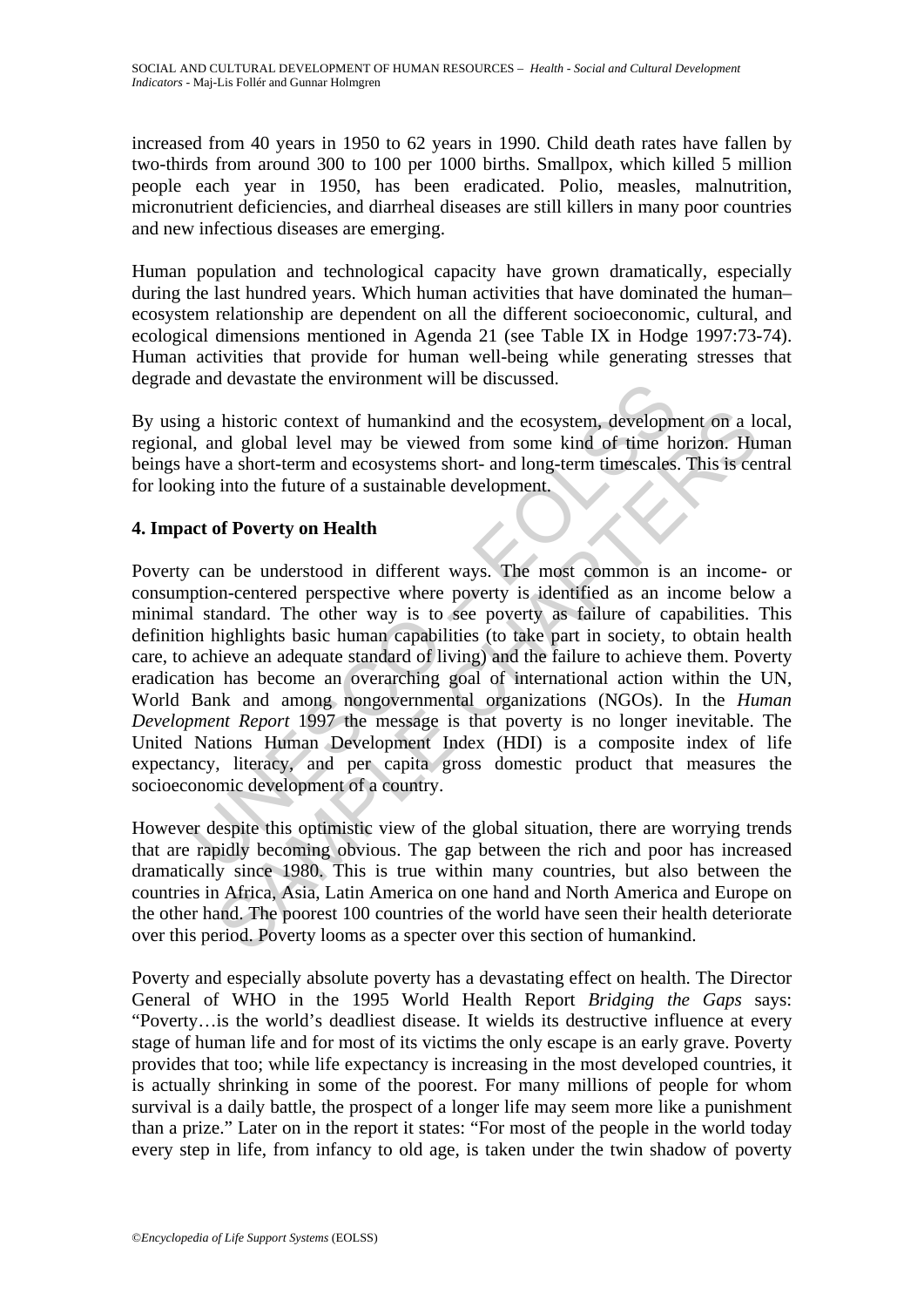and inequity, and under the double burden of suffering and disease." The statistics in Table 1 indicate the increase in income inequity between 1960 and 1994.

Of the total world population at the end of the 20th century, 78% live in lower-income countries. In 1960 the richest 20% in the world had 70% of its income By 1991 this proportion had risen to 85% and, By 1994 to 86% In 1960 the poorest 20% in the world had 2.3% of its income By 1991 this had sunk to 1.4% and, By 1994 to 1.1% Thus the proportion between the incomes of these groups was: In 1960; 30:1; In 1991; 60:1 and, In 1994; 78:1

Table 1. Income inequity in the world.

Countries are often, in official UN statistics, classified into three categories depending on their gross national product (GNP) per capita: low-income US\$725 or less (1994), middle-income US\$726–8955 and high-income US\$8956 or more.

e proportion between the incomes of these groups was:<br>
5.30:1;<br>
60:1 and,<br>
78:1<br>
Table 1. Income inequity in the world.<br>
es are often, in official UN statistics, classified into three catego<br>
gross national product (GNP) p 1.1 Table 1. Income inequity in the world.<br>
1.1 and,<br>
1.1 and,<br>
1.1 and,<br>
1.1 and,<br>
1.1 and,<br>
1.1 and,<br>
1.1 and,<br>
1.1 and,<br>
1.1 USS per day. One billow the world. Here categories dependences<br>
1.1 USS per day.). One billio It is estimated that 1.3 billion people are below the poverty line of US\$370 annually per capita income (i.e., 1 US\$ per day). One billion people do not have enough to eat in order to work normally, and half of this group have so little food that they are not able to engage even in normal activities around the home. One child in 6 is born underweight and one-third become underweight by the age of 5 years. In Africa the mean intake of calories is only 87% of what is estimated to be needed in order to work normally. Poverty is hitting increasing numbers of women and is hitting them harder. Between 1956 and 1988 the number of rural women living below the poverty line increased by 51% compared to an increase of 41% for men.

The situation for the poorest of the poor was vividly described by Robert McNamara: "A condition of life so limited by malnutrition, illiteracy, disease, squalid surroundings, high infant mortality and low life expectancy as to be beneath any reasonable definition of human decency."

There is also an unjust distribution of health resources within many countries. Thus in the state of Maharashtra in India US\$1.6 is spent on health care for each person each year. But of this sum 75% is spent in three cities. In the surrounding rural areas the amount spent on health care is 2 cents per person per year.

Development aid from the richer countries to the poorer has sunk from 0.52% of GNP in 1960 to 0.27% by 1995. This is despite the promise by the richest countries to increase their support to 0.7% of GNP. At present only four of the rich countries have achieved this level (Norway, Sweden, Denmark, and the Netherlands).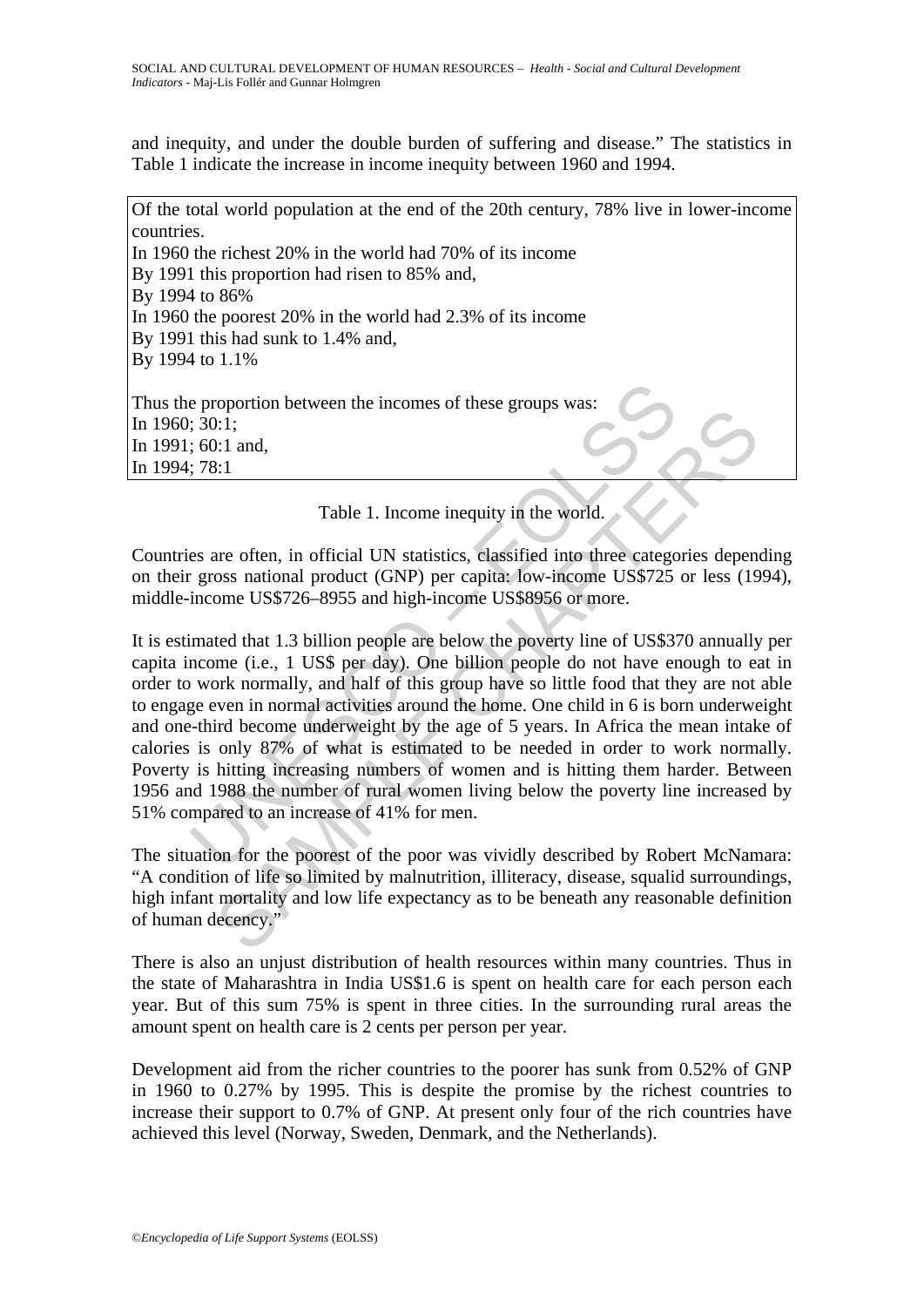HDI, as mentioned earlier, is one way of measuring socioeconomic development. It tells us about infant and maternal mortality rates, indicators that for long have been seen as predictors for development. For the purposes of sustainability these have limitations as measurements that connect poverty with human health for sustainable development. The question remains of how to create supportive environments including social, cultural, and ecological dimensions for a healthy future for all.

in wei-being and uat of ule ecosystem. Sustainable event<br>an ongoing process in which people take actions leading to de<br>e needs of the present without compromising the ability of future<br>eir own needs (World Commission on En eeds of the present without compromising the ability of future generation<br>eeds of the present without compromising the ability of future generation<br>own needs (World Commission on Environment and Development, 19<br>
redevelopm During the 1980s there were a great many changes in how development issues were perceived and how world poverty was tackled. New issues came to the forefront: a sustainable environment, the debt crisis, and the question of gender relations. The concept of sustainability has at its core a value set that can be articulated: to maintain or improve human well-being and that of the ecosystem. Sustainable development can be seen as an ongoing process in which people take actions leading to development that meet the needs of the present without compromising the ability of future generations to meet their own needs (World Commission on Environment and Development, 1987). The term development is very contested and so is the debate around what should be defined as "development." It is mostly referred to as something positive almost synonymous with "progress." Although it may entail disruption of established patterns of living, it will be used here in the sense of something that implies increased living standards, improved health situation and well-being for everybody in a certain society. It is not primarily an economic definition—which up till now often has been the case but includes social, cultural, and ecological aspects which are having equal or even greater importance.

# **5. North–South Perspective and the Debt Crisis**

Up till the end of the 1970s the trend in development was positive in most low-income countries of the world (even after the first years of the oil crisis). One effect of the oil crisis was that the OPEC countries after investing in property and industries in the West put much of their money into Western banks. These were now so overloaded with money that all the channels for them in turn to invest this money in the West were clogged.

Thus the banks approached many low-income countries with offers of low-interest rate loans with almost no strings attached. Many countries in the South acceded and ran up major debts to these banks. At the beginning of the 1980s many of the countries in the North ran into economic problems with rampant inflation. It was decided to fight inflation with high interest rates (in fact the highest ever recorded). This hit hard on low-income countries whose raw materials were now fetching declining prices on the world markets. Their loans suddenly became major millstones around their necks. Many have maintained that it was the countries of the South who in fact paid for the fight against inflation in the North and even more specifically it was the poorest and marginalized in these countries who were asked to pay the highest price.

From 1985 the countries in the South have paid more back to the countries in the North than the total amount of development aid from the North. Thus from 1985 to 1987 the South paid US\$160 billion in interest and repayment on loans from the North. This is four times as much as the total development aid. In one year, 1987, the balance was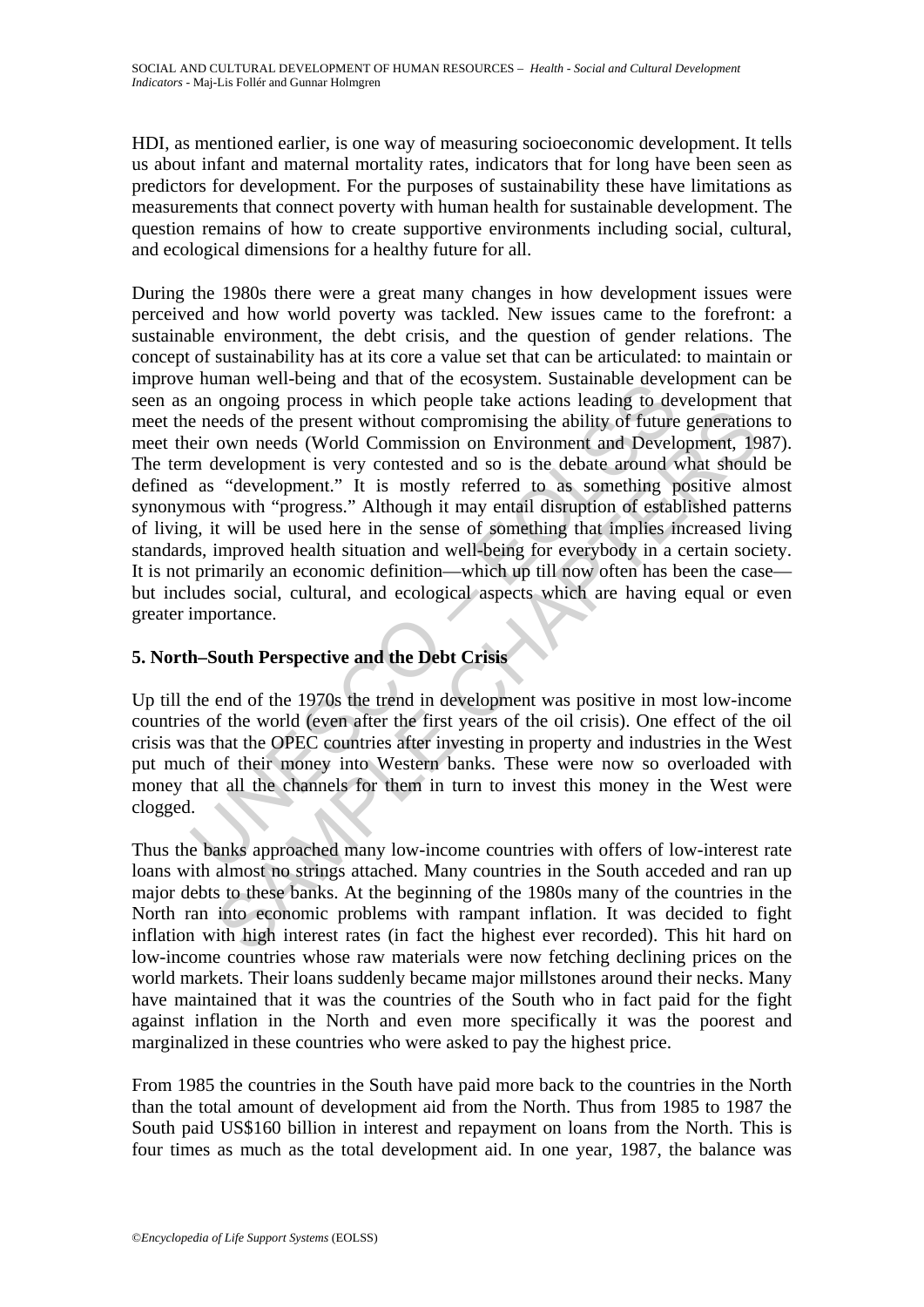US\$43 billion in favor of the countries in the North. This has often been described as a blood transfusion from the sick anemic patient to the healthy donor. The total transfer of funds from South to North is staggering in its size: it is the equivalent of six Marshall plans over the 1980s decade (the Marshall plan was the biggest rescue plan ever mounted in economic history when the US invested 2.2% of its GNP to help Europe on its feet after the Second World War).

Recent figures show that the gross inequity of the flow of funds continues. During 1995 the poorer countries of the world paid US\$220 billion to the richer countries in debt repayment while the richer countries gave aid to the value of US\$55 billion to the poorer countries. The decade commencing 1980 was a lost decade for development in many of the poorest countries in the South. In the 37 poorest countries in the world spending on health care decreased by 50% compared to 1970. Likewise spending on education decreased by 25%.

The poolest columns in the solution. In the 37 poolest columns<br>of g on health care decreased by 50% compared to 1970. Likewise<br>on decreased by 25%.<br>1980 the infant mortality rate in low-income-countries had drof 180/1000 Eccreased by 25%.<br>
80 the infant mortality rate in low-income-countries had dropped from<br>
180/1000 live born to 70/1000 and the average life expectancy had increased by 25%.<br>
80 the infant mortality rate in low-income-coun Up till 1980 the infant mortality rate in low-income-countries had dropped from an average of 180/1000 live born to 70/1000 and the average life expectancy had increased from 40 to 60 years. However, after 1980 most of these figures have shown a decline in some of the poorest countries of the world. One expert who was previously at the World Bank (Davison Budhoo) has estimated that the debt crisis has been the indirect cause of 60 million deaths throughout the world by its impact on health systems. This is more than the deaths caused by the biggest recorded epidemic in the world's history, the Spanish influenza epidemic of 1918/19 when an estimated 20 million people died.

The data presented above show that certain features of the world are not in accordance with sustainable development since human activities are seriously undermining opportunities for future generations.



#### **Bibliography**

- - -

Chivian et al. (ed.) (1993). Critical condition: human health and the environment: a report by Physicians for Social Responsibility. Cambridge, Mass. : MIT Press*,* 244 pp.

Editorial (1997). From what will we die in 2020? *Lancet* **349**, 1263. [Describes present trends and the future of various illness and population health.]

Hodge R.A.. (1997). Toward a conceptual framework for assessing progress toward sustainability. *Social Indicators Research* **40**, 5–98. [Emphasizes the need for a comprehensive framework in order to assess the progress toward sustainability. Discusses indicators.]